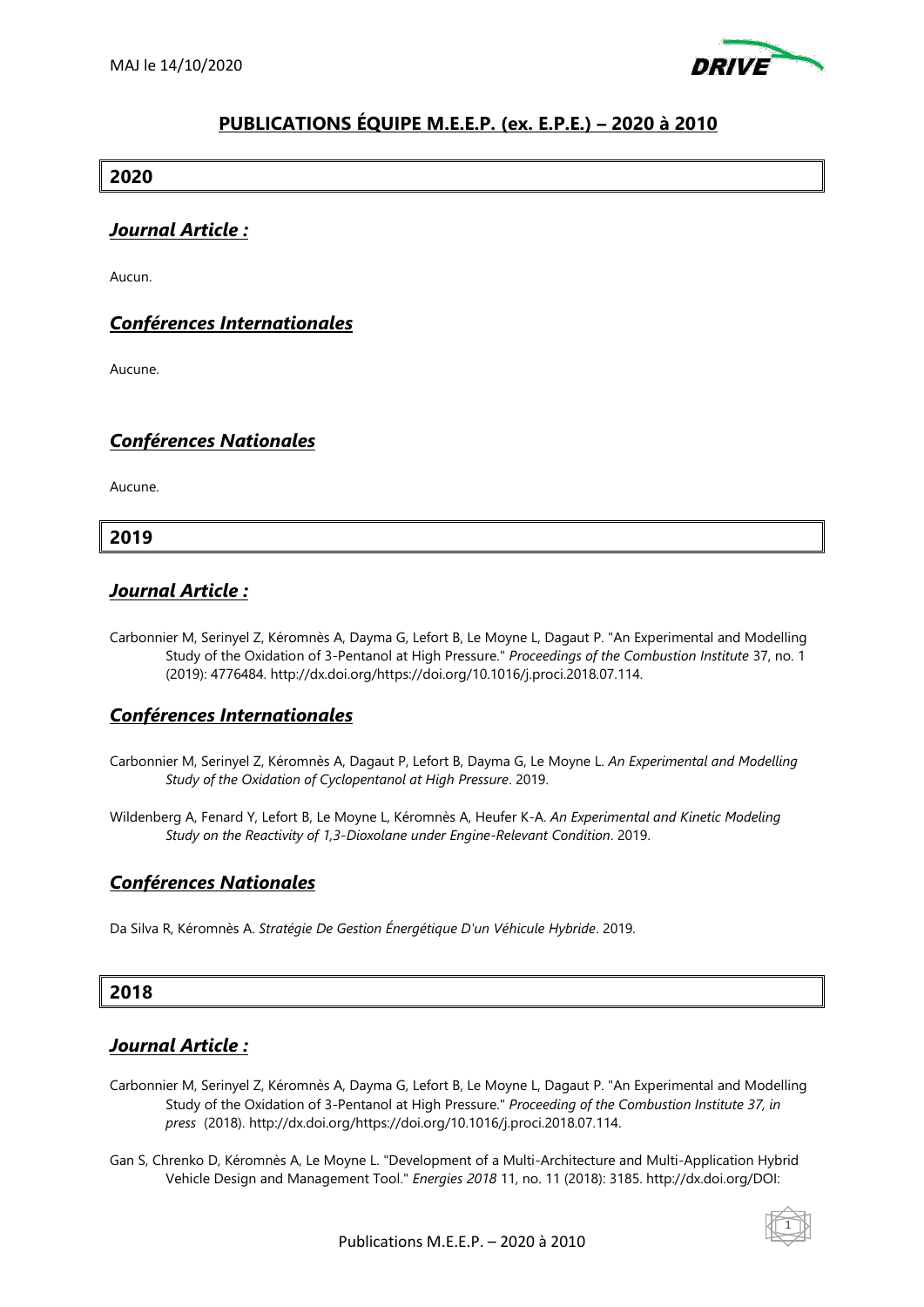

10.3390/en11113185

Zhang Y, El Merhubi H, Lefort B, Le Moyne L, Curran H.J, Kéromnès A. "Probing the Low-Temperature Chemistry of Ethanol Via the Addition of Dimethyl Ether." *Combustion and Flame* 190 (2018): 74-86. http://dx.doi.org/https://doi.org/10.1016/j.combustflame.2017.11.011.

# *Conférences Internationales*

- Carbonnier M, Lefort B, Kéromnès A, Le Moyne L, Dayma G. *A Comparative High-Pressure Shock Tube Study on the Ignition of Pentanol Isomers: 1-, 2- and 3- Pentanol*. 2018.
- Gerasimov I, Knyazkov D, Bolshova T, Shmakov A, Korobeinichev O, Carbonnier M, Lefort B, Kéromnès A, Le Moyne L, Serinyel Z, Dayma G, Dagaut P, Hansen N. *More Insight into Methyl-3-Hexenoate Combustion Kinetics: Low-Pressure Premixed Flame Structure, High-Pressure Ignition Delay Time Measurements and Mechanism Development*. 2018.
- Guille des Buttes A, Jeanneret B, Kéromnès A, Pelissier S, Le Moyne L. *Optimizing Fuel Consumption and Pollutant Emissions of a Spark Ignition Engine for Eco-Driving Applications*. 2018.
- Oung R, Delaporte B, Cao Y, Kéromnès A, Le Moyne L. *On the Design of Novel Access and Methodology for Optical Diagnostics inside Internal Combustion Engines under Severe Operating Conditions*. 2018.

### *Conférences Nationales*

- Carbonnier M, Serinyel Z, Kéromnès A, Dayma G, Lefort B, Le Moyne L, Dagaut P. *Etude Expérimentale Et Simulation De L'oxydation Du 3-Pentanol À Haute Pression*. 2018.
- Guille des Buttes A, Jeanneret B, Kéromnès A, Pélissier S, Le Moyne L. *Optimizing Fuel Consumption and Pollutant Emissions of a Si Engine for Eco-Driving Applications*. 2018.
- Jouanguy J, Le Moyne L. *Simulation Et Modélisation Des Processus De Pulvérisation* 2018.
- Jouanguy J, Sophy T, Da Silva A, Cavecchia R, Le Moyne L. *Simulation De L'écoulement De Vent Et De Son Contrôle Autour D'un Objet De Géométrie D'un Immeuble*. 2018.

### **2017**

## *Journal Article :*

- Cao Y, Idlahcen S, Blaisot J.B, Rozé C, Méès L, Maligne D. "Effect of Geometry of Real-Size Transparent Nozzles on Cavitation and on the Atomizing Jet in the near Field." *Proceedings ILASS-Europe 2017* (2017). [http://dx.doi.org/10.4995/ILASS2017.2017.4938.](http://dx.doi.org/10.4995/ILASS2017.2017.4938)
- Lassoued K, Sophy T, Jouanguy J, Le-Moyne L. "Fluid Flow Simulation over Complex Shape Objects Using Image Processing to Achieve Mesh Generation." *Internation Journal of Simulation and Process Modeling* 12, no. 1 (2017). http://dx.doi.org/https://doi.org/10.1504/IJSPM.2017.082791.
- Lefort B, El Bakali A, Gasnot L, Pauwels J.F. "Experimental and Numerical Investigation of Low-Pressure Laminar Premixed Synthetic Natural Gas Flames in Rich Conditions." *Fuel* 189 (2017): 210-37. http://dx.doi.org/10.1016/J.FUEL.2016.10.043.

## *Conférences internationales :*

Cao Y, Blaisot J.B, Idlahcen S, Lacour C. *Near-Field Velocity Measurement of a Multihole Gdi Injector*. 2017.

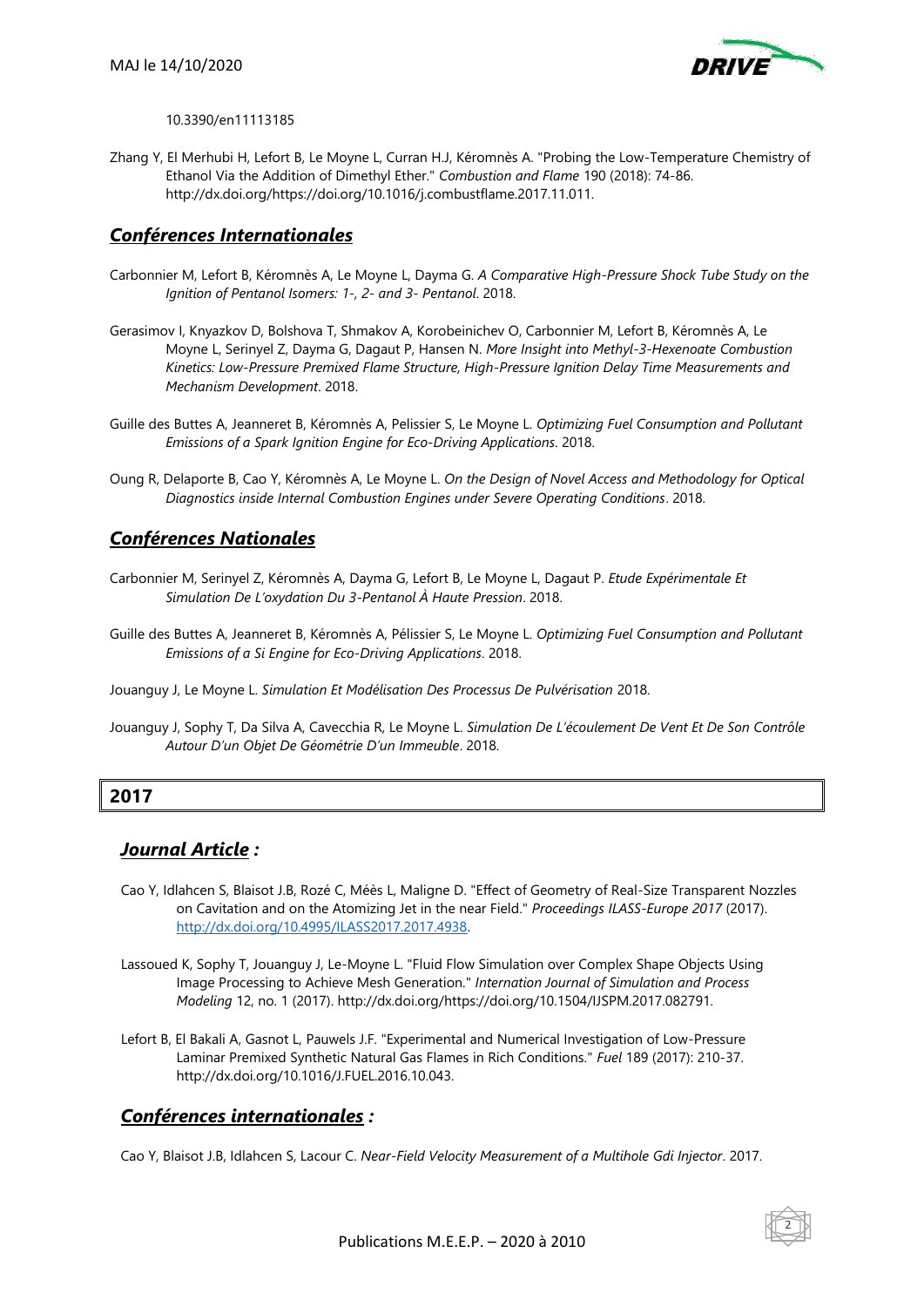

- Cao Y, Idlahcen S, Blaisot J.B, Rozé C, Méès L, Maligne D. *Effect of Geometry of Real-Size Transparent Nozzles on Cavitation and on the Atomizing Jet in the near Field*. 2017.
- Joud L, Chrenko D, Keromnes A, Da Silva R, Le Moyne L. *Predictive Energy Management for Hybrid Vehicles Based on Driving Cycle Recognition*. 2017.
- Zhang Y, El-Mehrubi H, Lefort B, Le Moyne L, A. Keromnes A, Curran H.J. *An Experimental and Kinetic Modeling Study of Ethanol / Dme Mixtures Auto-Ignition*. 2017.

Zhang Y, Keromnes A, Curran H.J. *An Experimental and Kinetic Modelling Study of Ethanol/Dme Mixtures Auto-Ignition*. 2017.

### *Conférences nationales :*

- Carbonnier M, Lefort B, Serinyel Z, Dayma G, Zhang Y, Curran H.J, Keromnes A, Le Moyne L. *Caractérisation De La Combustion Des Biocarburants Oxygénés Pour Les Applications De Mobilités*. 2017.
- Joud L, Keromnes A, Chrenko D, Da Silva Lourenco R, Le Moyne L. *Prédiction De Cycle Et Stratégie De Gestion Énergétique Basée Sur Une Méthode D'optimisation Globale* 2017.
- Zhang Y, El-Merhubi H, Lefort B, Keromnes A, Le Moyne L, Curran H.J. *Etude De L'auto-Inflammation De L'éthanol À Haute Pression Et Basse Température*. 2017.

#### **2016**

#### *Journal Article :*

Che Daud Z.H, Chrenko D, Dos Santos F, Aglzim E.H, Keromnes A, Le Moyne L. "3d Electro-Thermal Modelling and Experimental Validation of Lithium Polymer-Based Batteries for Automotive Applications." 40, no. 8, (2016): 1144-54. DOI: 10.1002/er.3524.

El Merhubi H, Kéromnès A, Catalano G, Lefort B, Le Moyne L. ""A High Pressure Experimental and Numerical Study of Methane Ignition"." *Fuel* 177 (2016): 164-72. DOI: [https://doi.org/10.1016/j.fuel.2016.03.016.](https://doi.org/10.1016/j.fuel.2016.03.016)

- Sophy T, da Silva A, Kribeche A, Sadat H, . "An Alternative Space-Time Meshless Method for Solving Transient Heat Transfer Problems with High Discontinuous Moving Sources." *Numerical Heat Transfer, Part B: Fundamentals* 69, no. 5 (2016): 377-88. http://dx.doi.org/10.1080/10407790.2016.1138724.
- Wang Y, Joannic D, Juillion P, Keromnes A, Monnet A, Lalande A, Fontaine J.F. "Comparison of Flow Measurement by 4d Flow Magnetic Resonance Imaging and by Particles Image Velocimetry on Phantom of Abdominal Aortic Aneurysm." *SM Vascular Medecine* 1 (2) (2016): 1008.

### *Conférences internationales :*

Bouali T, Senouci S.M *"A Distributed Prevention Scheme from Malicious Nodes in Vanets' Routing Protocols",* . 2016.

### *Conférences nationales :*

Aucune.

**2015**

*Journal Article :*

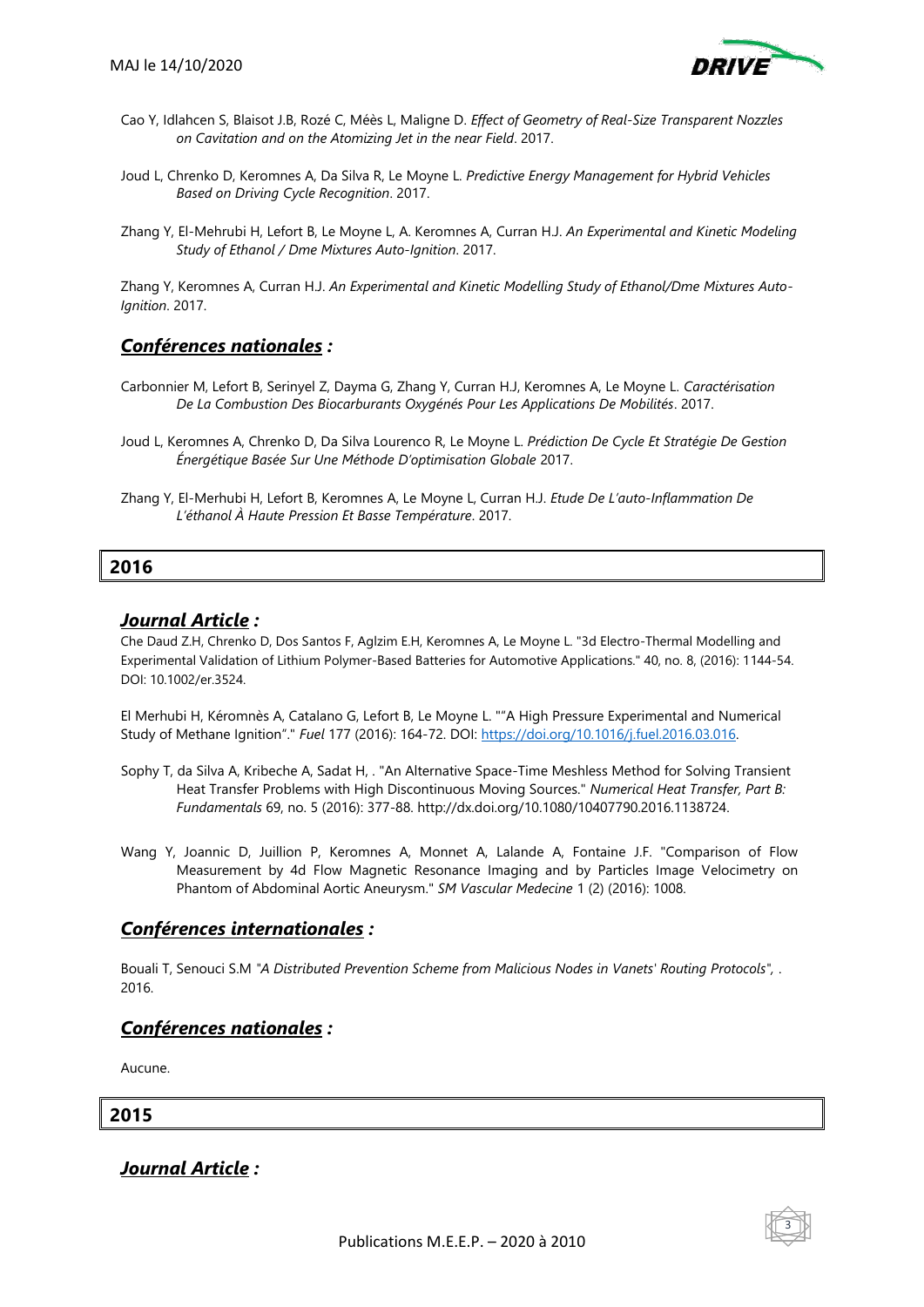

Chrenko D. "Influence of Hybridisation on Eco-Driving Habits Using Realistic Driving Cycles." *IET Intelligent Transport Systems* 9, no. 4 (2015): 1-7. http://dx.doi.org/10.1049/iet-its.2015.0005.

Potier E, Ogée J, Jouanguy J, Lamaud E, Stella P, Personne E, Durand B, Masher N, Loubet B. "Multilayer Modelling of Ozone Fluxes on Winter Wheat Reveals Large Deposition on Wet Senescing Leaves." *Agricultural and Forest Meteorology* (2015): 58-71. DOI: https://doi.org/10.1016/j.agrformet.2015.05.006.

### *Conférences internationales :*

El Merhubi H, Kéromnès A, Lefort B, Le Moyne L. *A High-Pressure Shock Tube Characterization and Auto-Ignition Delay Investigations*. 2015.

Kéromnès A, Lefort B, Le Moyne L. *A High-Pressure Auto-Ignition Study of Methane in a High-Pressure Shock Tube*. 2014.

### *Conférences nationales :*

Aucune.

### **2014**

### *Journal Article :*

- Asus Z, Aglzim E.H, Chrenko D, Che Daud Z, Le Moyne L. "Optimization of Racing Series Hybrid Electric Vehicle Using Dynamic Programming." *International Journal of Computational Sciences Special Issue Modeling, Algorithms and Simulations : advances and novel researches for problem-solving and decision-making in complex, multiscale and multi-domain systems* (2014). DOI: 10.1109/JESTPE.2014.2307079.
- Bert J, Chrenko D, Sophy T, Le Moyne L, Sirot F. "Simulation, Experimental Validation and Kinematic Optimization of a Stirling Engine Using Air and Helium." *Energy* 78 (2014): 701-12. http://dx.doi.org/10.1016/j.energy.2014.10.061.
- Daboussy M, Titica M, Boilereaux L. "Parameter Identification and State Estimation of a Microalgae Dynamical Model in Sulphur Deprived Conditions: Global Sensitivity Analysis, Optimization Criterion, Extended Kalman Filter." Last modified 2014. Accessed 8, 92. DOI: 10.1002/cjce.22007.
- Keromnes A, Delaporte B, Schmitz G, Le Moyne L. "Development and Validation of a 5 Stroke Engine for Range Extenders Application." *ENERGY CONVERSION AND MANAGEMENT* 82 (2014): 259-67. http://dx.doi.org/10.1016/j.enconman.2014.03.025.
- Senouci S.M, Sedjelmaci H, Mehar S, Villeforceix B, Martinolli P, Benbadis F. "Véhicule Connecte : Architectures, Normes, Défis Et Solutions." *Revue de l'Electricité et de l'Electronique (REE N°4)* (2014).
- Volpe R, Ferrand V, da Silva A, le Moyne L. "Forces and Flow Structures Evolution on a Car Body in a Sudden Crosswind." *JOURNAL OF WIND ENGINEERING AND INDUSTRIAL AERODYNAMICS* 128 (2014): 114125. http://dx.doi.org/10.1016/j.jweia.2014.03.006.

### *Conférences internationales :*

Asus Z, Chrenko D, Aglzim E.H, Kebairi A, Kéromnès A, Le Moyne L. *Modeling and Control Strategy Simulation of a Racing Series Hybrid Car*. 2014.

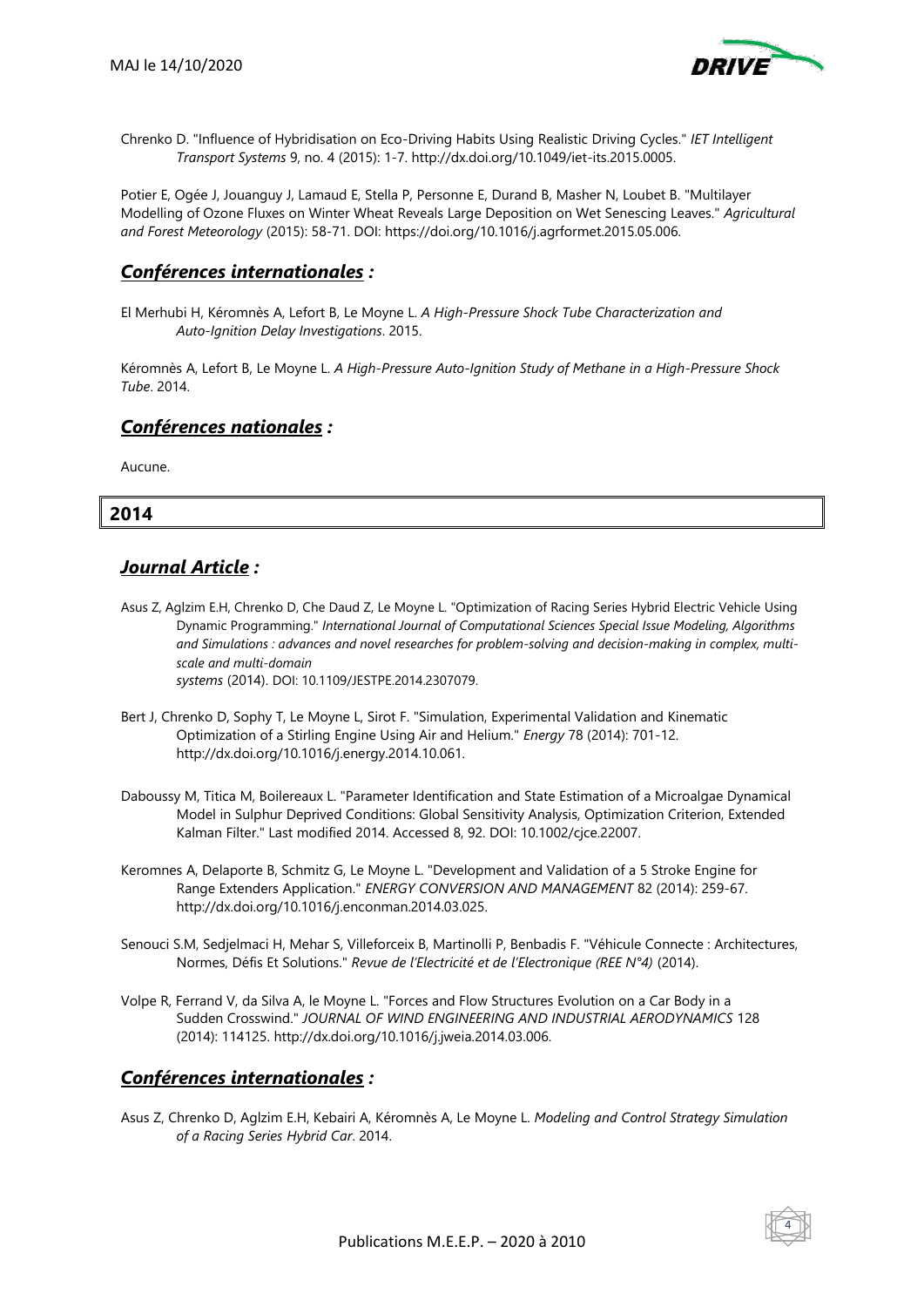

- Asus Z, Chrenko D, Algzim E.H, Kebairi A, Kéromnès A, Le Moyne L. *Model and Control Strategy Simulation of a Racing Series Hybrid Car*. 2014.
- Che Daud Z.H, Chrenko D, Algzim E.H, Kéromnès A, Le Moyne L. *Experimental Study of Lithium-Ion Battery Thermal Bahaviour for Electric and Hybrid Electric Vehicles*. 2014.
- Hemrijicks K, Sophy T, Jouanguy J, Da Silva A, Le Moyne L. *Numerical Investigation of Boundary Layer Detachment by Active Flow Control*. 2014.

Samikannu R, Aglzim E.H, Chrenko D, Le Moyne L. *Adaption of Multi-Physics Pem Fuel Cell Model Using Sensitivity Analysis*. 2014.

Sophy T, Jouanguy J, Le Moyne L. *Automatic Grid Generation from a Numerical Picture for Transient Flow Simulation over a Car*. 2014.

### *Conférences nationales :*

Aucune.

## **2013**

### *Journal Article :*

Aglzim E.H, Bin Jamaluddin M, Chrenko D, Rouane A. *Impedance Spectrometer Modelling in Matlab/Simulink for Measuring the*

*Complex Impedance of a Fuel Cell – Eis Method*. Vol. 1. Journal of Clean Energy Technologies, 2013. 255-259. DOI: 10.7763/JOCET.2013.V1.58.

- Ailloud C, Delaporte G, Schmitz G, Kéromnès A, Le Moyne L. "Development and Validation of Five Stroke Engine." *SAE Technical* Paper 2013-24-0095 (2013).
- Asus Z, Aglzim E.H, Chrenko D, Che Daud Z.H, Le Moyne L. "Dynamic Modeling and Driving Cycle Prediction for a Racing Series Hybrid Car " *Journal of Emerging and Selected Topics in power Electronics* 2, no. 3 (2013): 541-51. http://dx.doi.org/10.1109/jestpe.2014.2307079.

Daboussy M, Chrenko D, Aglzim E.H, Che Daud Z.H, Le Moyne L. *Characterisation of a Commercial Automotive Lithium Ion Battery Using Extended Kalman Filter*. 2013. DOI: 978-1-4799-0148-7/13/\$31.00 ;

- Kéromnès A, Metcalfe W.K, Heufer K.A, Donohoe Mathieu N, Das A.K, Sung C.J, Herzler J, Naumann C, Griebel P, Mathieu O, Krejci M.C, Petersen E.L, Pitz W.J, Curran H.J. "An Experimental and Detailed Chemical Kinetic Modeling Study of Hydrogen and Syngas Mixtures at Elevated Pressures." *Combustion and Flame* 160, no. 6 (2013): 995-1011.
- Pacheco Pacheco M, Santana Diaz A, Pacheco Sotelo J, Valdivia Barrientos R, Lefort B, Le Moyne L, Zamilpa C. "Treatment of Emission of Diesel Engines for out of Equilibrium Plasma." *Revista Internacional de Contaminación Ambiental* 29 (2013): 43-46.
- Pacheco Pacheco M, Santana Diaz A, Pacheco Sotelo J, Valdivia Barrientos R, Lefort B, Le Moyne L, Zamilpa C, Garcia Ramirez M, Estrada Martinez N. "Tratamiento De Emisiones De Motores Diesel Por Plasma Fuera De Equilibrio." *Revista Internacional de Contaminación Ambiental* 29 (2013): 43-46.
- Volpe R, Da Silva A, Ferrand V, Le Moyne L. "Experimental and Numerical Validation of a Wind Gust Facility." *JOURNAL OF FLUIDS ENGINEERING-TRANSACTIONS OF THE ASME* 135, no. 1 (2013). http://dx.doi.org/10.1115/1.4023194.

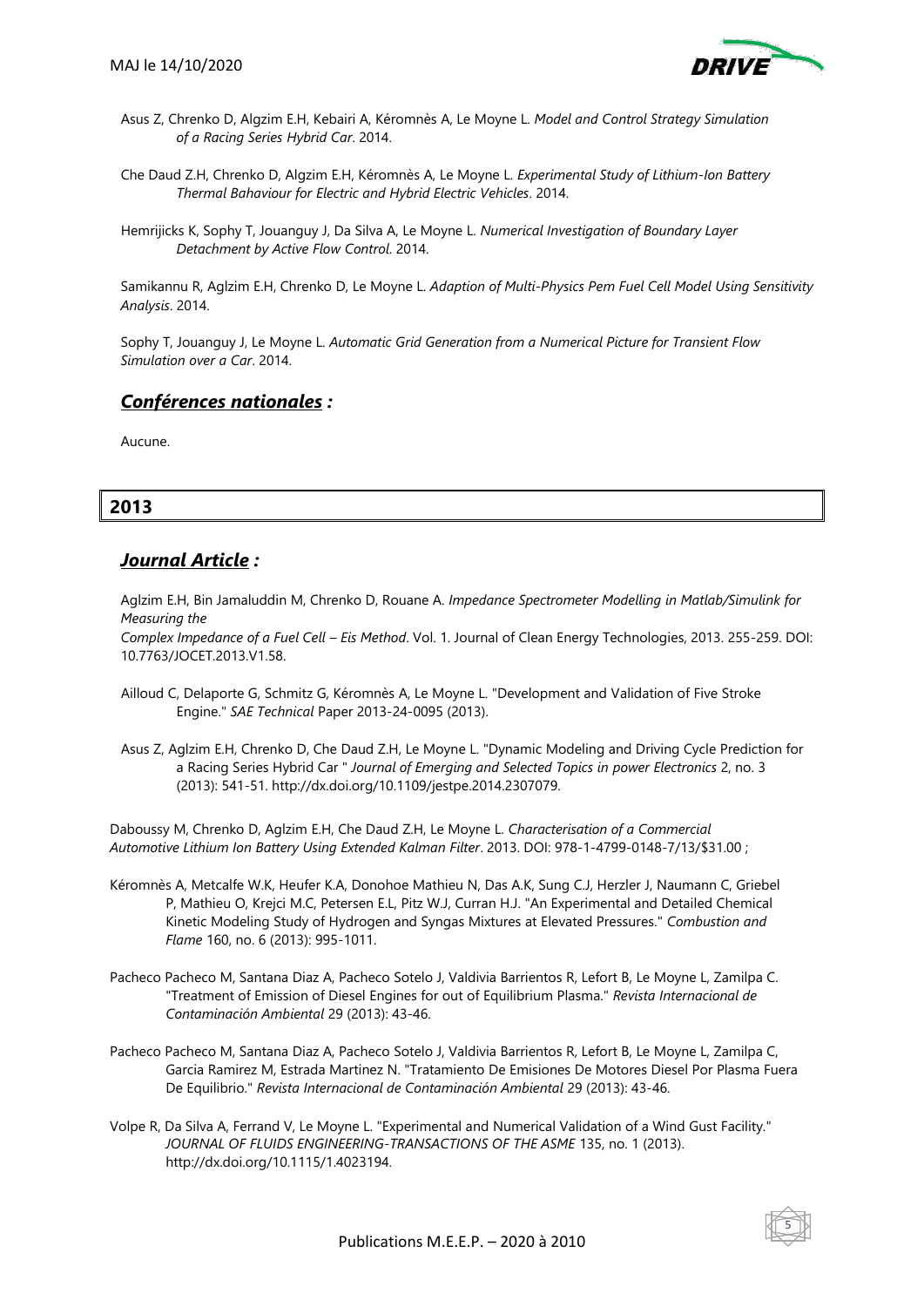

# *Conférences internationales :*

- Aglzim E.H, Bin Jamaluddin M, Chrenko D, Rouane A. *Impedance Spectrometer Modelling in Matlab/Simulink for Measuring the Complex Impedance of a Fuel Cell – Eis Method.* 2013.
- Ailloud C, Delaporte B, Schmitz G, Kéromnès A, Le Moyne L. *Development and Validation of Five Stroke Engine",*. Vol. 82. ENERGY CONVERSION AND MANAGEMENT, 2013 .
- Asus Z, Aglzim E, Chrenko D, Che Daud Z, Le Moyne L. *Optimization of Racing Series Hybrid Electric Vehicle Using Dynamic Programming*. 2013.

Asus Z, Aglzim E.H, Chrenko D, Le Moyne L. *Parametric Design and Sizing of a Fuel Cell Hybrid Electric Racing Car*. 2013.

Asus Z, Aglzim E.H, Le Moyne L. *Energy Management of a Series Hev to Optimize Fuel Consumption and Recharge Battery*. 2013.

- Asus Z, Aglzim E.H, Chrenko D, Che Daud Z.H, Le Moyne L. *Optimisation of Racing Series Hybrid Electric Vehicle Using Dynamic Programming*. 2013.
- Bert J, Chrenko D, Sophy T, Le Moyne L, Sirot F. *Optimisation Thermodynamique En Temps Fini De Cinematique De Moteur Stirling*. 2013.
- Che Daud Z, Chrenko D, Dos Santos F, Aglzim E, Le Moyne L. *Electro-Thermal Simulation of Lithium Ion Batteries for Electric and Hybrid Vehicles*. 2013.

Chrenko D, Gan S, Aglzim E.H, Le Moyne L. *Interface to Create Driving Cycles and Load Profiles for Different Kinds of Vehicles*. 2013.

Chrenko D, Gan S, Che Daud Z, Asus Z, Aglzim E, Le Moyne L. *Sizing of Ice and Lithium-Ion Battery for Series Hybrid Vehicle over Life Cycle with Battery Aging*. 2013.

Chrenko D, Ravey A, Djerdir A, Miraoui A. *Adaptive Control of Hybrid Vehicle Depending on Driving Cycle Analysis*. 2013.

Da Silva A, Sophy T, Kribèche A. *A Space-Time Meshless Method for Heat Transfer Problems with High Discontinuities*. 2013.

Daboussy M, Chrenko D, Aglzim E, Che Daud Z, Le Moyne L. *Characterisation of a Commercial Automotive Lithium Ion Battery Using Extended Kalman Filter*. 2013.

Pacheco M, Pacheco J, Valdivia R, Lefort B, Santana A. *Non Thermal Plasma Applied in Automotive Emissions Control*. 2013.

## *Conférences nationales :*

Volpe R, Ferrand V, Da Silva A, Le Moyne L. *Etude Piv De L'évolution Instationnaire De L'écoulement Entourant Un Véhicule Soumis À Un Vent Latéral*. 2013.

## *Book :*

Kéromnès A. *Rapid Compression Machine*. 2013.

### **2012**



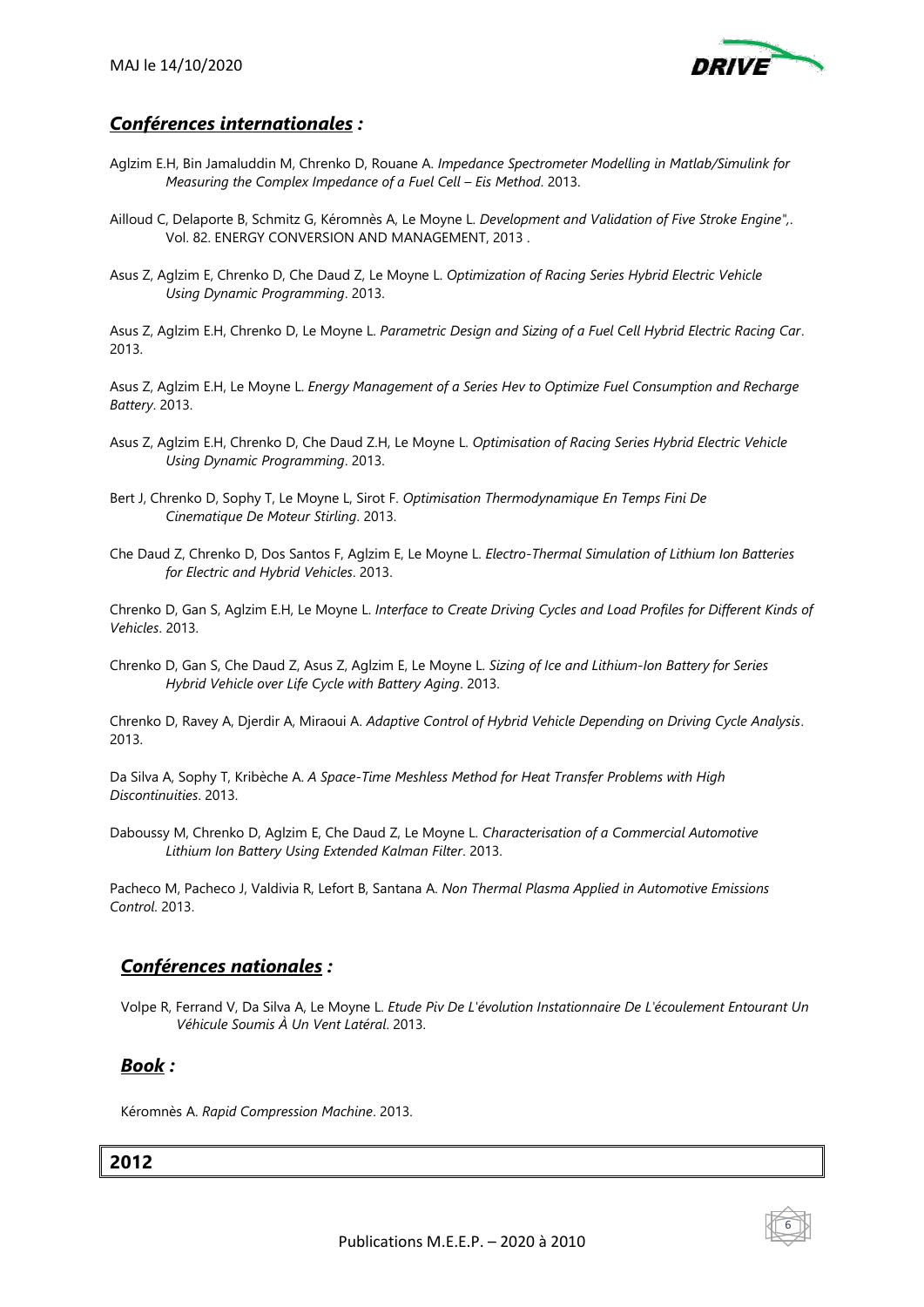

# *Journal Article :*

- Bert J, Chrenko D, Sophy T, Le Moyne L, Sirot F. "Zero Dimensional Finite-Time Thermodynamic, Three Zones Numerical Model of a Generic Stirling and Its Experimental Validation." *RENEWABLE ENERGY* 47 (2012): 167-74. http://dx.doi.org/10.1016/j.renene.2012.04.023.
- Garduno M, Pacheco M, Pacheco J, Valdivia R, Santana A, Lefort B, Estrada N, Rivera-Rodriguez C. "Hydrogen Production from Methane Conversion in a Gliding Arc." *Journal of Renewable and Sustainable Energy* (2012): 0 2 12 02. http://dx.doi.org/10.1063/1.3663876.
- Pacheco M, Alva E, Valdivia R, Pacheco J, Rivera C, Santana A, Huertas J, Lefort B, Estrada N. "Removal of Main Exhaust Gases of Vehicles by a Double Dielectric Barrier Discharge." *Journal of Physics : Conference Series* 370, no. 1 (2012): 0 1 20 23. [http://dx.doi.org/10.1088/1742-6596/370/1/012023.](http://dx.doi.org/10.1088/1742-6596/370/1/012023)

Saharin S, Lefort B, Morin C, Chauveau C, Le Moyne L, Kafafy R. "Vaporization Characteristics of Ethanol and 1- Propanol Droplets at High Temperatures." *Atomization and Sprays* 22, no. 3 (2012): 207-26. DOI: 10.1615/AtomizSpr.2012005061.

Sophy T, Da Silva A, Kribeche A, Sadat H. "A Space-Time Meshless Method That Removes Numerical Oscillations When Solving Pdes with High Discontinuities." *Num. Heat Transfer (part B : fundamentals)* 62, no. 1 (2012): 50-70. DOI: https://doi.org/10.1080/10407790.2012.687984.

### *Conférences internationales :*

Asus Z, Chrenko D, Aglzim E, Keromnes A, Le Moyne L. *Simple Method of Estimating Consumption of Internal Combustion Engine for Hybrid Application*. 2012.

Chrenko D, Garcia Diez I, Le Moyne L. *Artificial Driving Cycles for the Evaluation of Energetic Needs for Electric Vehicles*. 2012.

Dos Santos F, Le Moyne L. *Numerical Study of the Spray Inception in Direct Injection Systems*. 2012.

Saharin S, Keromnes A, Lefort B, Curran H, Le Moyne L. *Autoignition Study of the Impact of Water Addition to Ethanol and Propanol*. 2012.

## *Conférences nationales :*

Aucune.

# **2011**

## *Journal Article :*

Dos Santos F, Le Moyne L. "Spray Atomization Models in Engine Applications, from Correlations to Direct Numerical Simulations." *OIL and GAS SCIENCE AND TECHNOLOGY-REVUE D IFP ENERGIES NOUVELLES* 66, no. 5 (2011): 801-22. http://dx.doi.org/10.2516/ogst/2011116.

## *Conférences internationales :*

Bert J, Chrenko D, Sophy T, Le Moyne L, Sirot F. *A Numerical Optimisation of a Stirling Engine*. 2011.